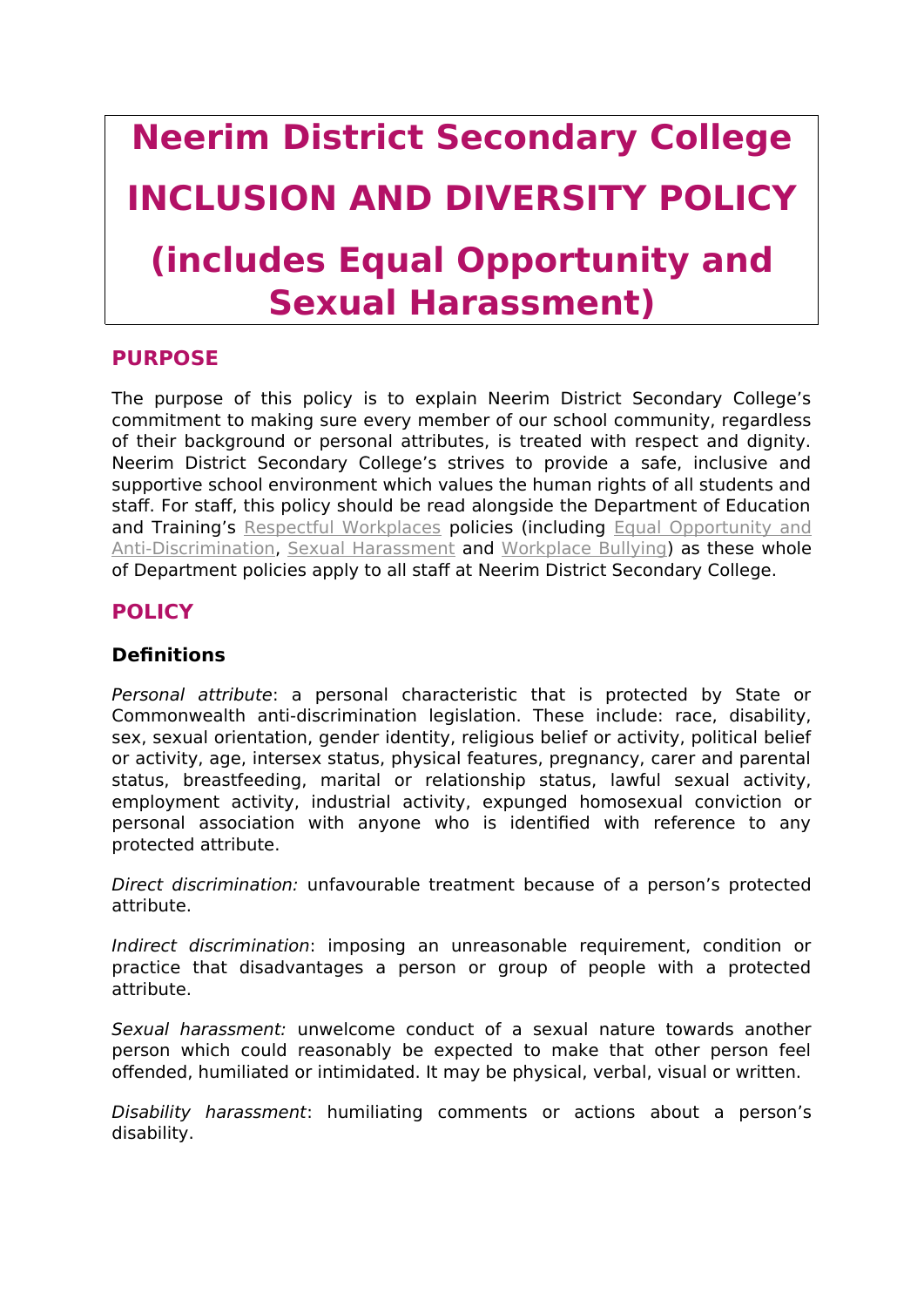Vilification: conduct that incites hatred towards or revulsion or severe ridicule of a person or group of people on the basis of their race or religion.

Victimisation: subjecting a person or threatening to subject them to detrimental treatment because they (or their associate) has made an allegation of discrimination or harassment on the basis of a protected attribute (or asserted their rights under relevant policies or law).

## **Inclusion and diversity**

Neerim District Secondary College is committed to creating a school community where all members of our school community are welcomed, accepted and treated equitably and with respect regardless of their backgrounds or personal attributes such as race, language, religious beliefs, gender identity, disability or sexual orientation so that they can participate, achieve and thrive at school.

Neerim District Secondary College acknowledges and celebrates the diversity of backgrounds and experiences in our school community and we will not tolerate behaviours, language or practices that label, stereotype or demean others. At Neerim District Secondary College we value the human rights of every student and we take our obligations under anti-discrimination laws and the Charter of Human Rights and Responsibilities seriously.

Neerim District Secondary College will:

- Actively nurture and promote a culture where everyone is treated with respect and dignity
- ensure that students are not discriminated against (directly or indirectly) and where necessary, are reasonably accommodated to participate in their education and school activities (e.g. schools sports, concerts, ) on the same basis as their peers
- acknowledge and respond to the diverse needs, identities and strengths of all students
- encourage empathy and fairness towards others
- challenge stereotypes that promote prejudicial and biased behaviours and practices
- contribute to positive learning, engagement and wellbeing outcomes for students
- respond to complaints and allegations appropriately and ensure that students are not victimised.

Bullying, unlawful discrimination, harassment, vilification and other forms of inappropriate behaviour targeting individuals or groups because of their personal attributes will not be tolerated at Neerim District Secondary College. We will take appropriate measures, consistent with our Student Wellbeing and Engagement and Bullying policies to respond to students who demonstrate these behaviours at our school.

Students who may have experienced or witnessed this type of behaviour are encouraged to speak up and to let their teachers, parents or carers know about those behaviours to ensure that inappropriate behaviour can be addressed.